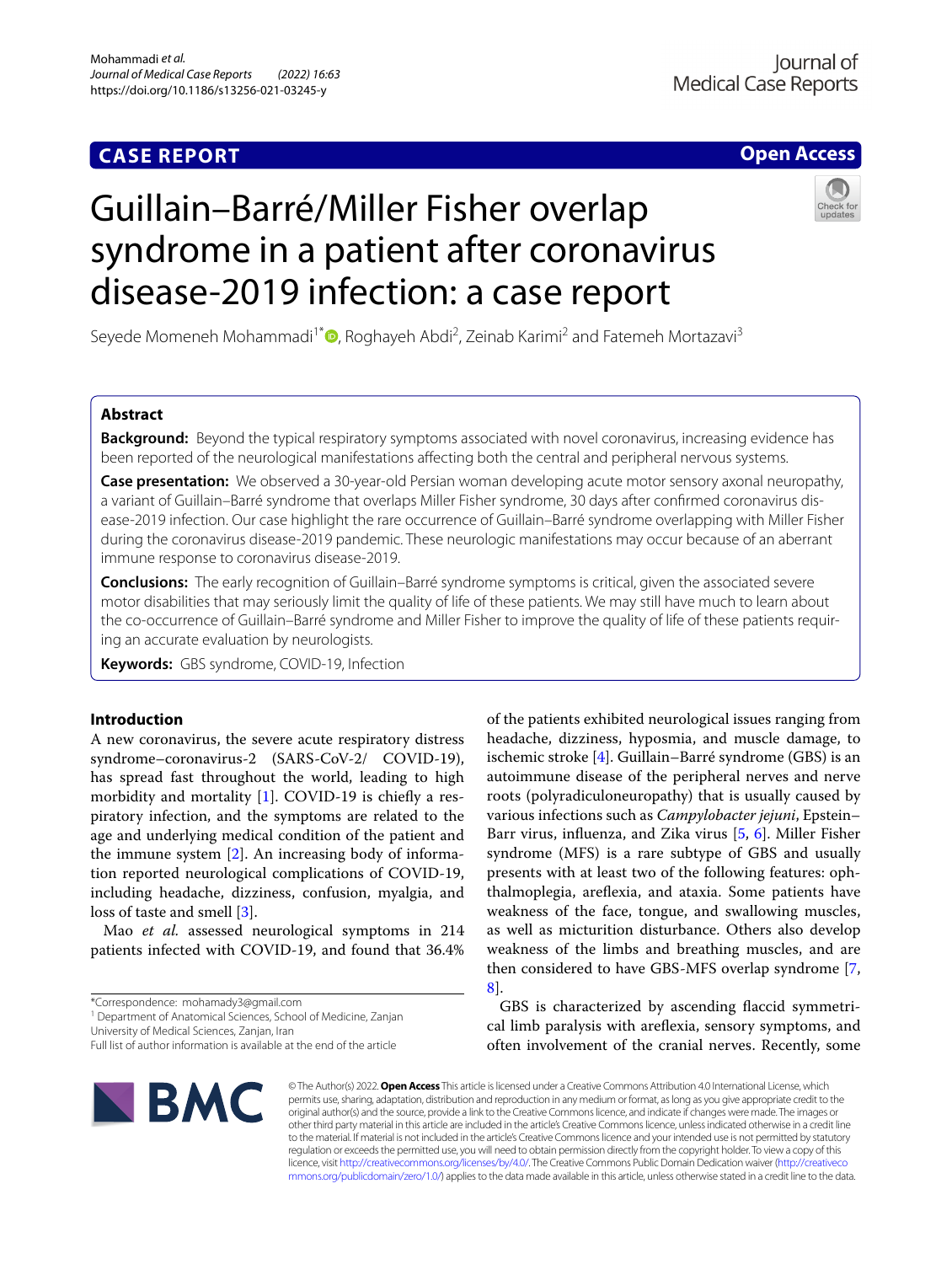cases of GBS were reported in patients infected with COVID-1[9](#page-2-8)  $[9-11]$ . We have little understanding of how COVID-19 infection results in GBS, and it needs to be investigated further. Although GBS syndrome is rare, the early diagnosis and treatment of GBS can considerably improve outcomes and avoid the need for ventilatory support. Here we report an acute motor sensory axonal neuropathy (AMSAN) case of GBS overlapped with MFS in a patient with COVID-19.

# **Case presentation**

Onset of COVID-19

20 August

Fever, low BP

# **Patient information**

A 30-year-old Persian woman presented weakness, stress, low blood pressure, and low-grade fever. On the tenth day after the onset of the symptoms, she complained of chest pain, cough, and tachycardia.

#### **Clinical fndings**

A chest computerized tomography (CT) scan revealed the presence of unilateral ground-glass opacities (Fig. [1](#page-1-0)). Following gastrointestinal complications, including diarrhea, vomiting, and 78% oxygen saturation, the patient was hospitalized and moved to the intensive care unit for invasive ventilation. She was treated with hydroxychloroquine, antiviral therapy (remdesivir), and tocilizumab. After partial recovery, the patient was discharged home. However, 30 days after the onset of symptoms, the patient manifested neurological complications (Fig. [2](#page-1-1)).

spinal cord magnetic resonance imaging (MRI) did not reveal any abnormal and pathological fndings. SARS-Cov-2 RNA was not tested in cerebrospinal fuid (CSF).

Second Addmision

27 September

received intravenous

Rehabilation

20 October

improved and discharge

fully, able to walk without aid

# **Therapeutic intervention, follow‑up, and outcome**

The patient received intravenous immunoglobulin  $(IG)$  $(0.4 \text{ g/kg/day}$  for 5 days). The patient was highly responsive to treatment with the rapid clinical response on swallowing, strength, and eyelid ptosis. Also, the patient performed physical therapy successfully at her rehabilitation facility.

# **Discussion**

GBS/MFS Onset

20 September

Neurological manifestations: weakn

At the writing of this paper, SARS-CoV-2 has infected over 43 million individuals worldwide, with over 1.2 mil-lion deaths directly recognized to COVID-19 [[12\]](#page-2-10). The virus belongs to the betacoronavirus family [\[13\]](#page-2-11), and genetic analysis found its sequence is similar to SARS-CoV and MERS-CoV  $[14]$ . The most immediate causes of death involve acute respiratory distress syndrome (ARDS) and overwhelming shock due to cytokine storm [[5\]](#page-2-4). As occurred in our patient, GBS is an acute areflexic paralytic disease that most commonly presents with progressive symmetric weakness. These symptoms generally develop 3 days to 6 weeks following an upper respiratory infection. The supposed pathophysiological mechanism is "molecular mimicry," an aberrant autoimmune

<span id="page-1-0"></span>**Fig. 1** Chest computer tomography revealed the presence of

Symptoms

and tach

30 Augus

Chest pain, cough

**First Addmision** 

10 September

**Hospitalized and received** 

antiviral therapy

**Latency Period** 

Discharged home

<span id="page-1-1"></span>**Fig. 2** Timeline of clinical events, diagnostics/therapeutic approach, and clinical outcome

She developed acute weakness in the lower limb, numbness and tingling, loss of touch and vibration sensation in the feet and, a few days later, in the upper limb and the hands. She also developed gait disorder and loss of balance. Subsequently, muscle stretch reflex examination revealed absent deep tendon refexes in the upper and lower limbs. The patient also showed acute onset of unilateral eyelid ptosis (right), blurred vision (right), areflexia, dysphagia, vomiting, urinary incontinence (UI), and unilateral numbness of the chin and lower lip [numb chin syndrome (NCS)]. Electroneurography revealed severe sensory-motor axonal polyneuropathy with relative sparing of conduction velocities. The nerve conduction studies showed reduced or absent compound muscle action potentials (CMAP) and sensory nerve action potentials in the lower and upper limbs. Brain and

Mohammadi *et al. Journal of Medical Case Reports (2022) 16:63* Page 2 of 4



Symptoms

7 September

Diarrhea and vomiting.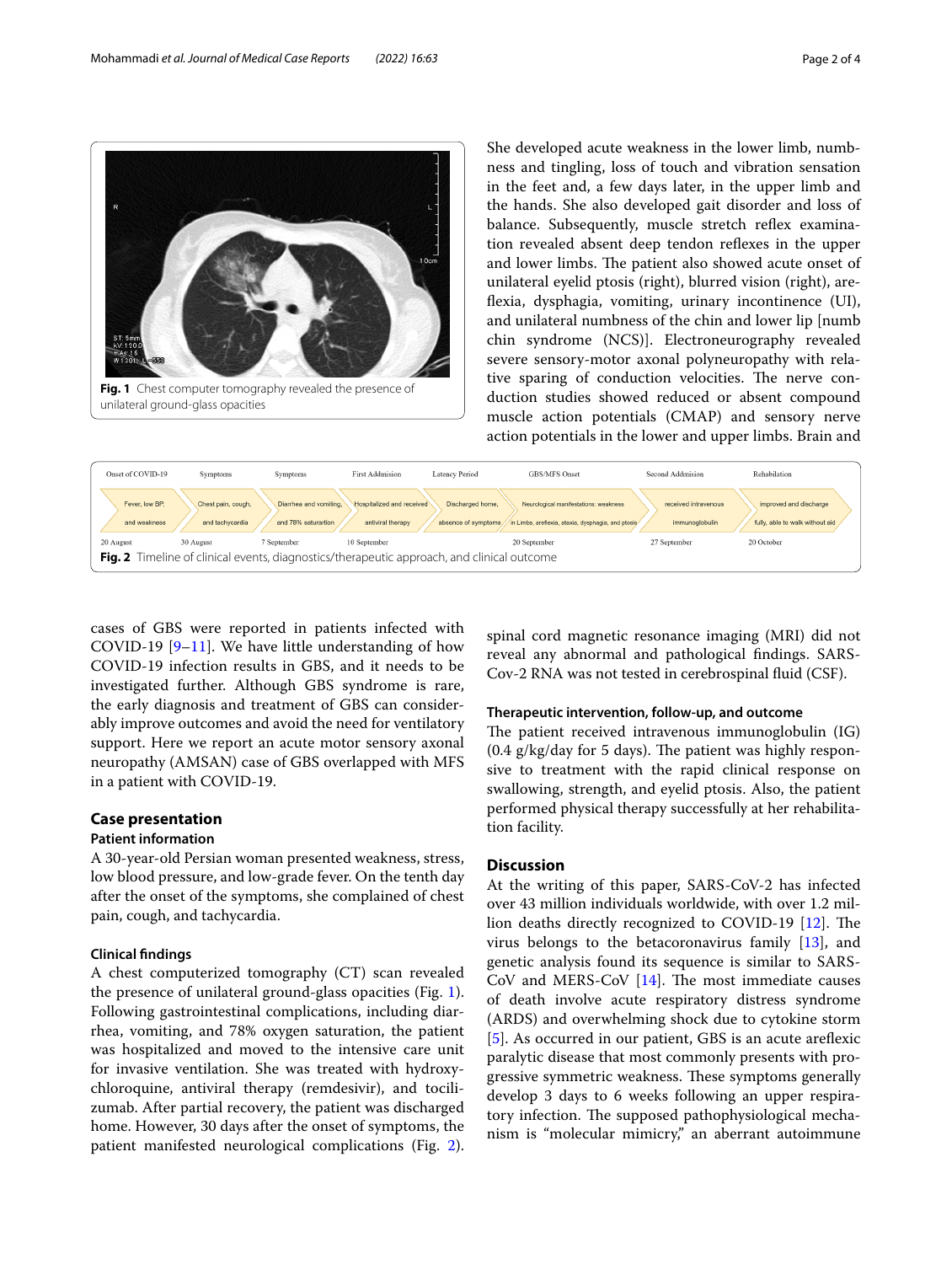response to a primary infection that induces a cross-reaction against the peripheral nerve antigens. In this case, a clinical diagnosis of GBS was made based on the acute pattern of weakness, sensory dysfunction, and arefexia. In our case, the impairment of several cranial nerves in association with arefexia, ataxia, and demyelinating peripheral neuropathy suggests overlaps of MFS and GBS. Several variants of Guillain–Barré syndrome with involvement of cranial nerves have been described. MFS is a rare, acquired nerve disease that is considered to be a variant of Guillain–Barré syndrome. It is determined by abnormal muscle coordination, paralysis of the eye muscles, and absence of the tendon refexes. Like Guillain– Barré syndrome, symptoms may be preceded by a viral illness.

### **Conclusions**

This case highlights several neurological and medical complications from COVID-19-provoked GBS, including AMSAN. Our case should be considered as a variant of GBS (the overlap with MFS), which demonstrated an excellent response to immunoglobulin treatment, suggesting the immune-mediated nature of neuropathy. There should be a high suspicion for MFS when the presentation involves ataxia, arefexia, and ophthalmoplegia since MFS is a rare and poorly understood condition. Early treatment with intravenous immunoglobulin can accelerate recovery and improve clinical outcomes. The early recognition of GBS symptoms is critical, given the associated severe motor disabilities that may seriously limit quality of life and requires an accurate evaluation by neurologists.

#### **Abbreviations**

GBS: Guillain–Barré syndrome; MFS: Miller Fisher syndrome; COVID-19: Corona virus disease-2019; SARS-CoV-2/: Severe acute respiratory distress syndrome– coronavirus-2; AMSAN: Acute motor sensory axonal neuropathy; CT: Computerized tomography; UI: Urinary incontinence; CMAP: Compound muscle action potentials; ARDS: Acute respiratory distress syndrome.

#### **Acknowledgements**

The authors are grateful to Dr. Asghari for guiding in completing the manuscript.

#### **Authors' contributions**

All authors studied and confrmed the manuscript. SMM, ZK, RA, and FM perceived the study and contributed to the study's design and data gathering. SMM participated in the preparation of the manuscript. All authors read and approved the fnal manuscript.

#### **Funding**

Not applicable.

#### **Availability of data and materials**

All data generated or analyzed during this study are included in this published article

# **Declarations**

#### **Ethics approval and consent to participate**

The studied case was willing to participate and provided informed consent to publish this case report.

#### **Consent for publication**

Written informed consent was obtained from the patient for publication of this case report and any accompanying images. A copy of the written consent is available for review by the Editor-in-Chief of this journal.

#### **Competing interests**

The authors declare that they have no competing interests.

#### **Author details**

<sup>1</sup> Department of Anatomical Sciences, School of Medicine, Zanjan University of Medical Sciences, Zanjan, Iran. <sup>2</sup>Imam Khomeini Hospital, Tabriz University of Medical Sciences, Tabriz, Iran. <sup>3</sup> Department of Anatomical Sciences, School of Medicine, Ardabil University of Medical Sciences, Ardabil, Iran.

## Received: 1 December 2020 Accepted: 27 December 2021 Published online: 08 February 2022

#### **References**

- <span id="page-2-0"></span>1. Koritala T, Hussain A, Pleshkova Y, Dondapati L, Tirupathi R, Rabaan AA, Al Mutair A, Alhumaid S, Al-Tawfq JA, Kashyap R. A narrative review of emergency use authorization versus full FDA approval and its efect on COVID-19 vaccination hesitancy. Infez Med. 2021;3:339–44.
- <span id="page-2-1"></span>2. Wang W, Tang J, Wei F. Updated understanding of the outbreak of 2019 novel coronavirus (2019-nCoV) in Wuhan, China. J Med Virol. 2020;92:441–7.
- <span id="page-2-2"></span>3. Needham EJ, Chou SH-Y, Coles AJ, Menon DK. Neurological implications of COVID-19 infections. Neurocritical Care 2020:1.
- <span id="page-2-3"></span>4. Mao L, Wang M, Chen S, He Q, Chang J, Hong C, Zhou Y, Wang D, Miao X, Hu Y. Neurological manifestations of hospitalized patients with COVID-19 in Wuhan, China: a retrospective case series study. 2020.
- <span id="page-2-4"></span>5. Parra B, Lizarazo J, Jiménez-Arango JA, Zea-Vera AF, González-Manrique G, Vargas J, Angarita JA, Zuñiga G, Lopez-Gonzalez R, Beltran CL. Guillain-Barré syndrome associated with Zika virus infection in Colombia. N Engl J Med. 2016;375:1513–23.
- <span id="page-2-5"></span>6. Jacobs B, Rothbarth P, Van der Meché F, Herbrink P, Schmitz P, De Klerk M, Van Doorn P. The spectrum of antecedent infections in Guillain-Barré syndrome: a case-control study. Neurology. 1998;51:1110–5.
- <span id="page-2-6"></span>7. Cabrero FR, Morrison EH. Miller Fisher Syndrome. StatPearls [Internet] 2021.
- <span id="page-2-7"></span>8. Ramakrishna KN, Tambe V, Kattamanchi A, Dhamoon AS. Miller Fisher syndrome with bilateral vocal cord paralysis: a case report. J Med Case Rep. 2020;14:1–5.
- <span id="page-2-8"></span>9. Nappi G, Scarlato G, Citterio A, Molinari S, Cosi V, Piccolo G, Bono G, Faggi L, Mariani G, Orazio EN. Guillain-Barré syndrome: an Italian multicentre case-control study. Neurol Sci. 2000;21:229.
- 10. Zhao H, Shen D, Zhou H, Liu J, Chen S. Guillain-Barré syndrome associated with SARS-CoV-2 infection: causality or coincidence? Lancet Neurol. 2020;19:383–4.
- <span id="page-2-9"></span>11. Agosti E, Giorgianni A, D'Amore F, Vinacci G, Balbi S, Locatelli D. Is Guillain-Barrè syndrome triggered by SARS-CoV-2? Case report and literature review. Neurol Sci. 2020:1–6.
- <span id="page-2-10"></span>12. [https://www.worldometers.info/coronavirus/.](https://www.worldometers.info/coronavirus/)
- <span id="page-2-11"></span>13. Lu R, Zhao X, Li J, Niu P, Yang B, Wu H, Wang W, Song H, Huang B, Zhu N. Genomic characterisation and epidemiology of 2019 novel coronavirus: implications for virus origins and receptor binding. The Lancet. 2020;395:565–74.
- <span id="page-2-12"></span>14. Fokke C, van den Berg B, Drenthen J, Walgaard C, van Doorn PA, Jacobs BC. Diagnosis of Guillain-Barré syndrome and validation of Brighton criteria. Brain. 2014;137:33–43.